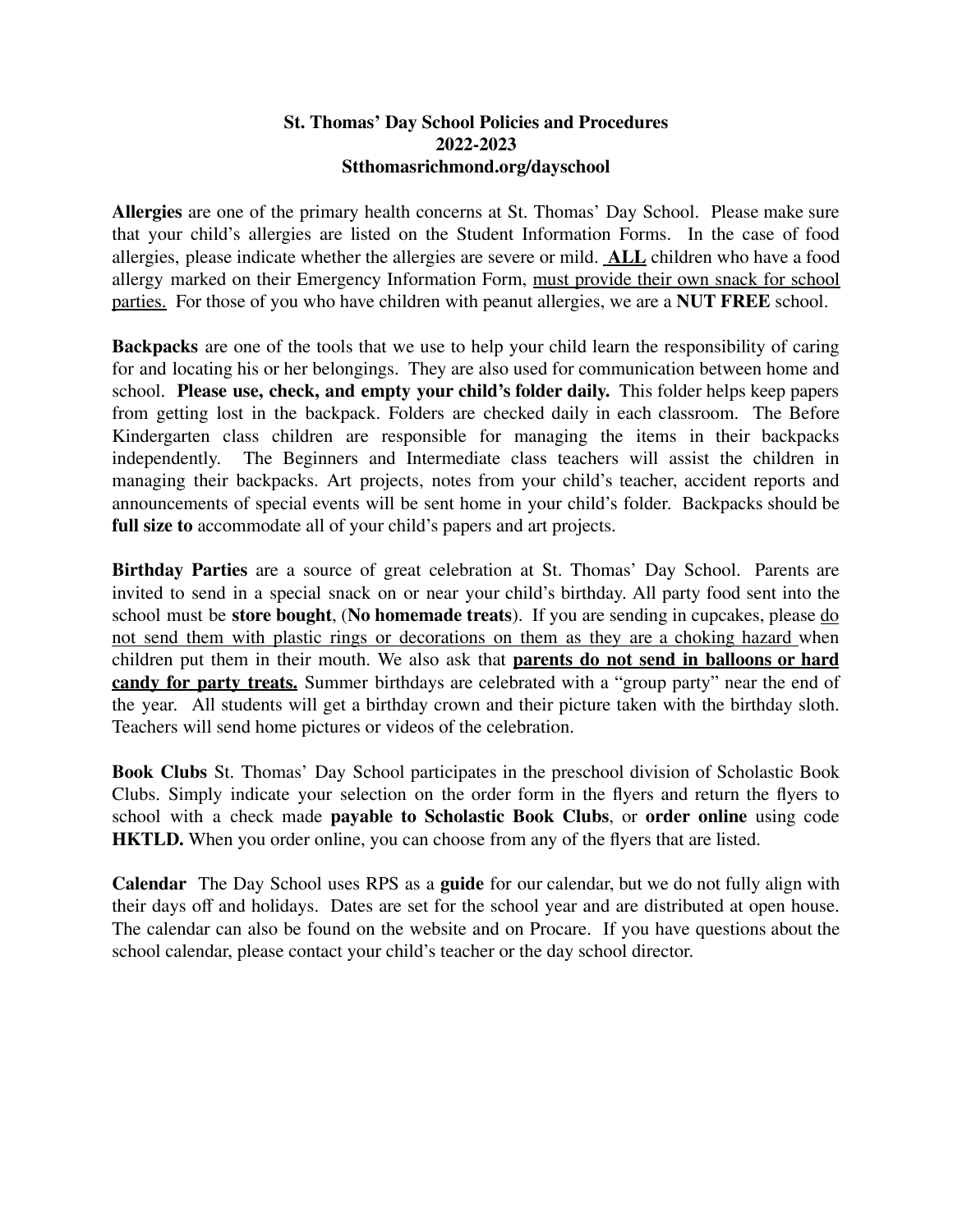**Morning Drop-off** Please come to glass doors facing the parking lot for morning drop off anytime from 8:30am-9:10 am. We ask that you come up the ramp, and leave by the stairs. A staff member will be there to greet your child and take them to their classroom. If a staff member is not present, please wait until they return, or ring the video camera. Do not send your child in by themselves. Remember to enter the parking lot from Walton Avenue and exit onto Hawthorne Avenue in your car**.**

**Pick Up** Please come to the doors where you dropped off in the morning to pick up your child. Pick up will be either at 12:00 noon or 1:00 pm depending on what you have registered for. The same procedures will be followed for pick up as we use for drop off. The exception to this pick up procedure will be on Thursdays when St. Thomas' Food Pantry is in session. **On Thursdays parents will enter in the doorway by the church office and exit out of our normal glass doors. Parents are asked to park on Hawthorne Ave when picking up on Thursdays.**

**Procare Connect** The Day School uses Procare Connect Software. This will allow you to sign your child in/out electronically, receive updates and communicate with teachers, and will allow you to make payments by registering a credit/debit card, or by setting up an automatic draft from your bank account.

**Change of Clothing** Please send a change of clothing including shoes, socks and underwear, labeled with your child's name, to school at the beginning of the year. This clothing will be kept in your child's cubby and can be used if his or her clothing becomes soiled. Sweatpants or leggings, a t-shirt and a sweatshirt will cover all the seasons.

**Communication** between home and school is an important piece of your child's early education. Teachers welcome notes from home, messages on Procare Connect, phone calls and email correspondence. If you have a matter to discuss with your child's teachers in person, please schedule an appointment to meet. Also, please inform us of any updates of new addresses, phone numbers, emails, etc…

**Enrollment** for the 2023-2024 school year will open to currently enrolled children, their siblings and relatives, alumni families and church members on **February 1, 2023**. Enrollment is open to the public on **February 15, 2024** when the priority enrollment period ends.

**Late Pickup** is problematic for children and teachers. Children become worried and insecure when all the other children have gone home and there is a question about their parents' whereabouts. Teachers' workdays are extended and many of our teachers must leave on time to pick up their own children or for appointments. Pick up time is **12:00 pm or 1:00 pm depending on what you registered for at the beginning of the school year.** If you are delayed because of an emergency, please call **Kelly's** cell phone, **804-305-9326** or **Joan's** cell, **804-283-2514**. While we want to be sensitive to emergencies, families who are chronically late (3 times during a school year and 10 minutes or more past pick up time) to pick up their children will be charged **\$25 per incident**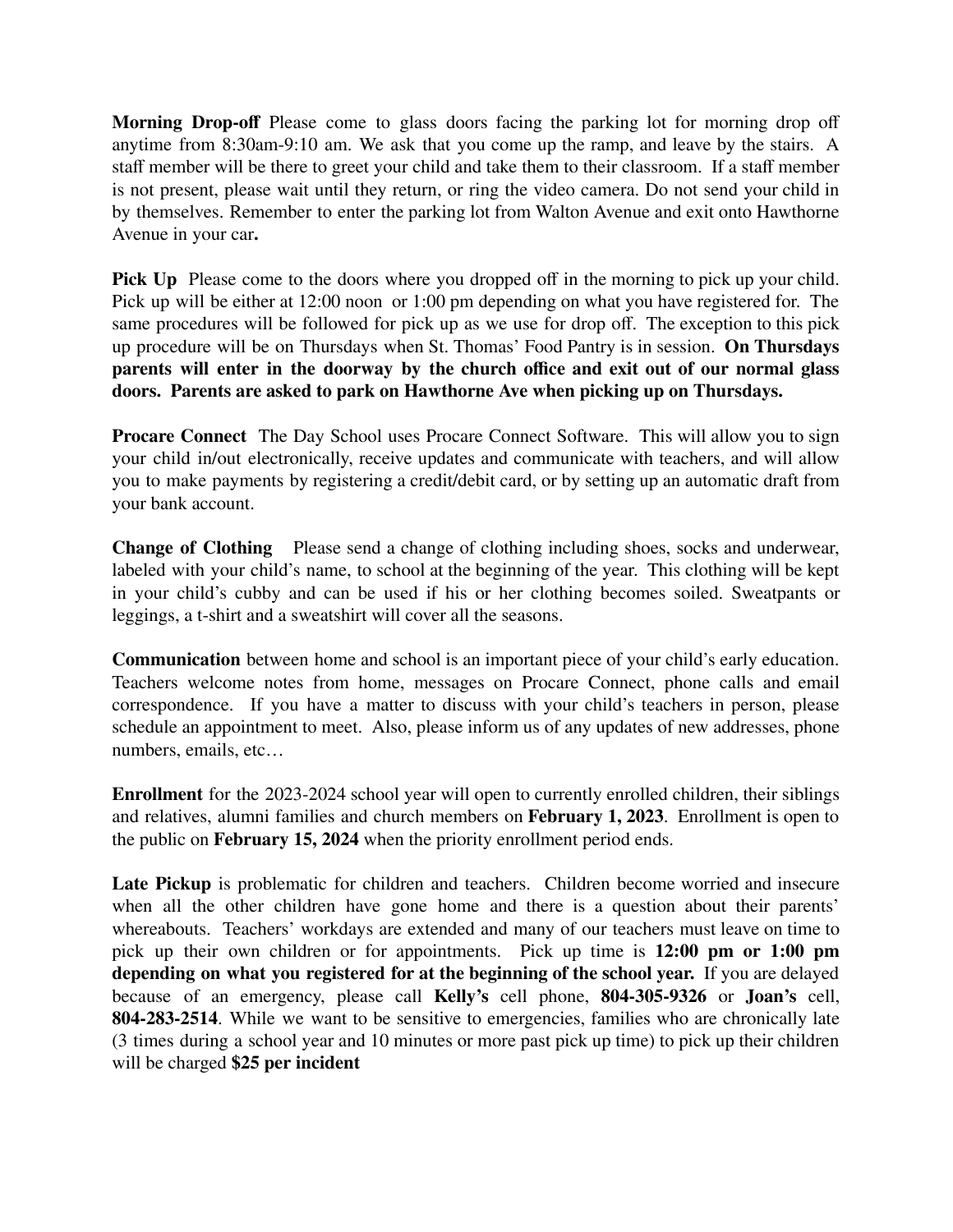**Newsletters** are published monthly beginning in October. They contain classroom updates, announcements of upcoming events. The newsletters are sent electronically on Procare during the early part of each month.

**Parent Communication Forms** are sent home weekly on Procare with information pertaining to your child's class. Included are themes for the current and upcoming weeks, special events, items that need to be brought in from home and reminders of holidays and schedule changes.

**Safety** and security are top priorities at St. Thomas' Day School. Outside and inside doors are always locked unless a staff member is checking students in/out. If you are arriving late, please press the bell and a member of the Day School staff will meet you at the door to check in your child. On the playground, teachers are wearing emergency fobs and position themselves in ways that children are clearly visible. If a child is to ride home with someone who is not a parent or on the authorized pick-up list, a written note or email is to be sent to the teachers. **Photo Identification will be requested if the Day School staff does not know the person and the person does not know their 4 digit pin number to sign out the child.**

**Inclement Weather And School Closings** St. Thomas' Day School policy for unscheduled inclement weather closings is based upon Richmond Public Schools' closing decisions. In the case of inclement weather, when Richmond Public Schools are delayed **one hour**, St. Thomas' Day School will open at **9:00AM.** If the delay is **two hours**, St. Thomas' Day School will open at **10:00AM.** When Richmond Public Schools are **closed**, St. Thomas Day School will also be **closed**. The Day School will only make up missed days due to weather if Richmond Public Schools makes up days during our regular calendar year. We have factored snow days into our calendar by remaining open 6 days with our regular schedule on days that Richmond Public Schools have early dismissal, professional learning/teacher workdays, conferences, and other closings. The Day School will not extend a school day or school year. In the case of a public health crisis such as Covid-19, the Day School will follow the guidelines from the Department of Health and CDC in regards to closures. If the Day School needs to close for 2 consecutive weeks, full tuition will be due. If the Day School needs to close for 3-4 consecutive weeks, 50% tuition will be due. If the Day School needs to close for over 4 consecutive weeks, no tuition will be due. If a family would like to make a tax deductible donation, a receipt will be issued for tax purposes.

**Snacks/Lunch** are to be sent daily from home, or you may choose to send in bulk snacks to be stored in your child's cubby. Please do not send candy or snacks that contain nuts since **St. Thomas' is a "nut free zone**". Please do not send in popcorn or hard candy. Water from our filtrated system is served with the snacks/lunch, and children are requested not to bring any additional drinks from home. Please send snacks/lunch in a disposable wrapping or in a container clearly labeled with your child's name. If you are sending **grapes or other similar shaped food,** please make sure they are **cut in half**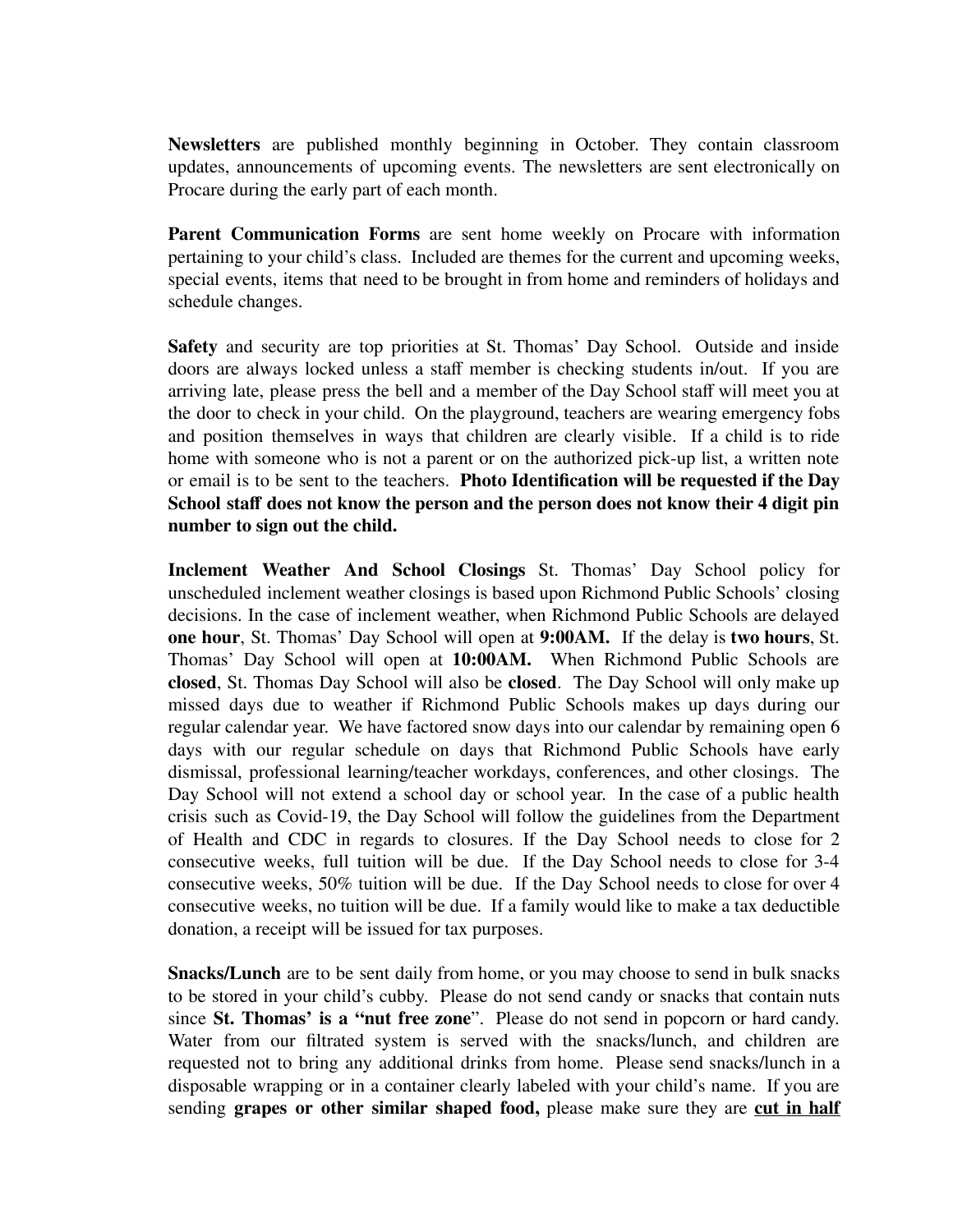**lengthwise** to prevent choking.

**St. Thomas' Church** considers St. Thomas' Day School to be an outreach mission to the community. It welcomes all Day School families to participate in the ongoing life of the church. Childcare is provided for most church activities and services. Please contact the church office at 804-321-9548 if you would like to know more information about the church.

**123 Magic** In the classroom we are using a program loosely based and adapted from 1-2-3Magic by Thomas W. Phelan, Ph.D. and Sarah Jane Schonour M.A. For each child, the teacher will count the inappropriate behavior(s). If a child gets a 1, it is a reminder to follow the rules. If a child gets a 2, they decide if they will continue with the inappropriate behavior or choose to follow the rule. If a child gets a 3, they will take "thinking time" and think about their behavior. (1 minute per the child's age) Once a child completes their "thinking time", the child then has a clean slate and starts back at the beginning.

\***NOTE**: certain behaviors will result in an automatic 3 and "thinking time"

(ex. Kicking, biting, hitting, etc.…)

**Toilet Learning** is an important developmental step in the life of preschool children. St. Thomas' Day School recognizes that children learn and practice this skill when they are ready, and that readiness occurs at different times for each child. Therefore, St. Thomas' Day School offers a Beginners Class for children who do not need to be potty trained, as well as two classrooms, the Intermediate and Before Kindergarten for children who have acquired this skill. Please communicate with your child's teachers about specific toilet learning needs. If your child is used to using flushable wipes at home, feel free to send them for their use at school.

**Toys** are an integral part of the play curriculum at St. Thomas' Day School. The school owns a well-organized collection of toys that has been growing for over thirty years. Each year new toys are added, and old toys are discarded or donated to a charity. Because each classroom has their own toys which are disinfected daily, **children are asked to leave their personal toys from home at home or in their cars.**

**Tuition** Yearly tuition is due by July 5, 2022. If you are paying Bi-Yearly, the first installment is due July 5, 2022 and the second installment is due December 5, 2022. If you are paying monthly the first payment is due July 5, 2022, and then you will pay monthly by the 5th (Aug- March). Families may set up online payment using Procare Connect. A \$25 late charge will be due for all late monthly payments unless arrangements have been made with the Director. A 5% overall discount is offered to all families with more than one child enrolled. If your plans have changed after enrollment, we ask for a **30-Day Written notice** which will terminate any further financial obligation to the school. Since we do not require a contract, the July  $\&$  August payments which guarantee your child's spot in the 2022/2023 school year is not refundable, but no further payments